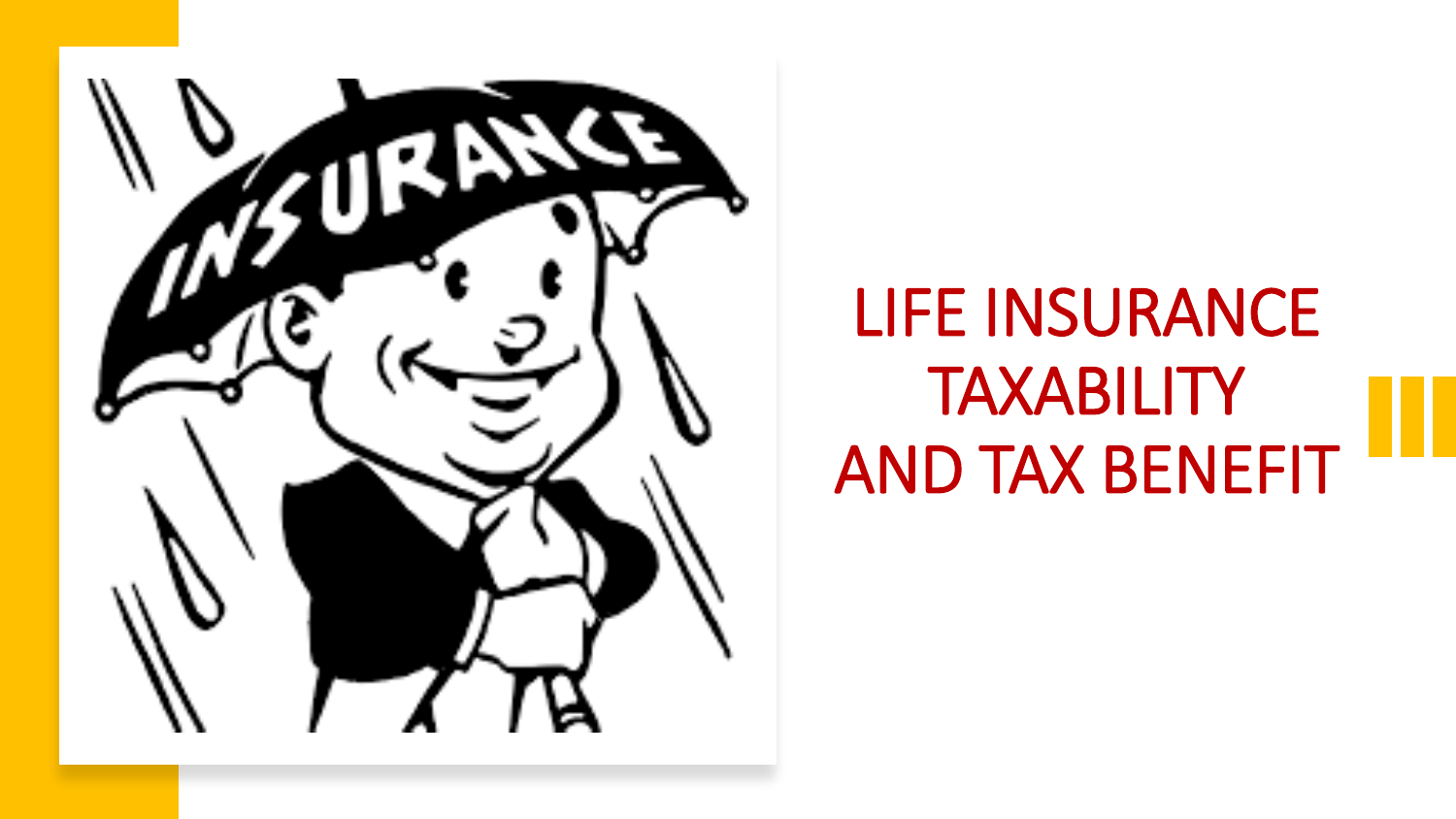# LIFE INSURANCE POLICY BOUGHT TODAY





**Less than 22000 Deduction**

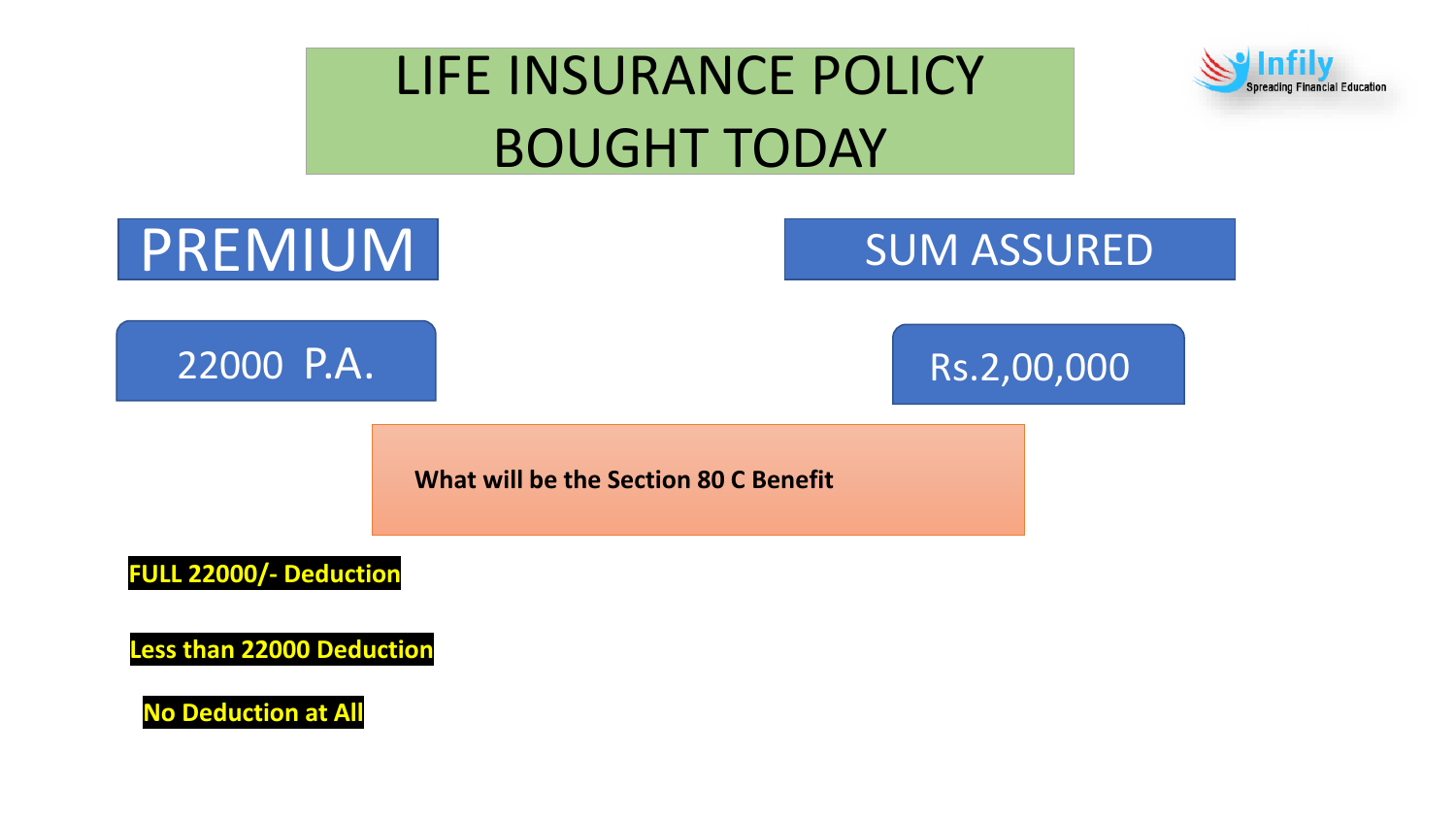

# 1. TAXABILITY | 2. TAX BENEFIT

## **MATURITY**

#### SECTION 10 (10D) SECTION 80 C

DEDUCTION OF PREMIUM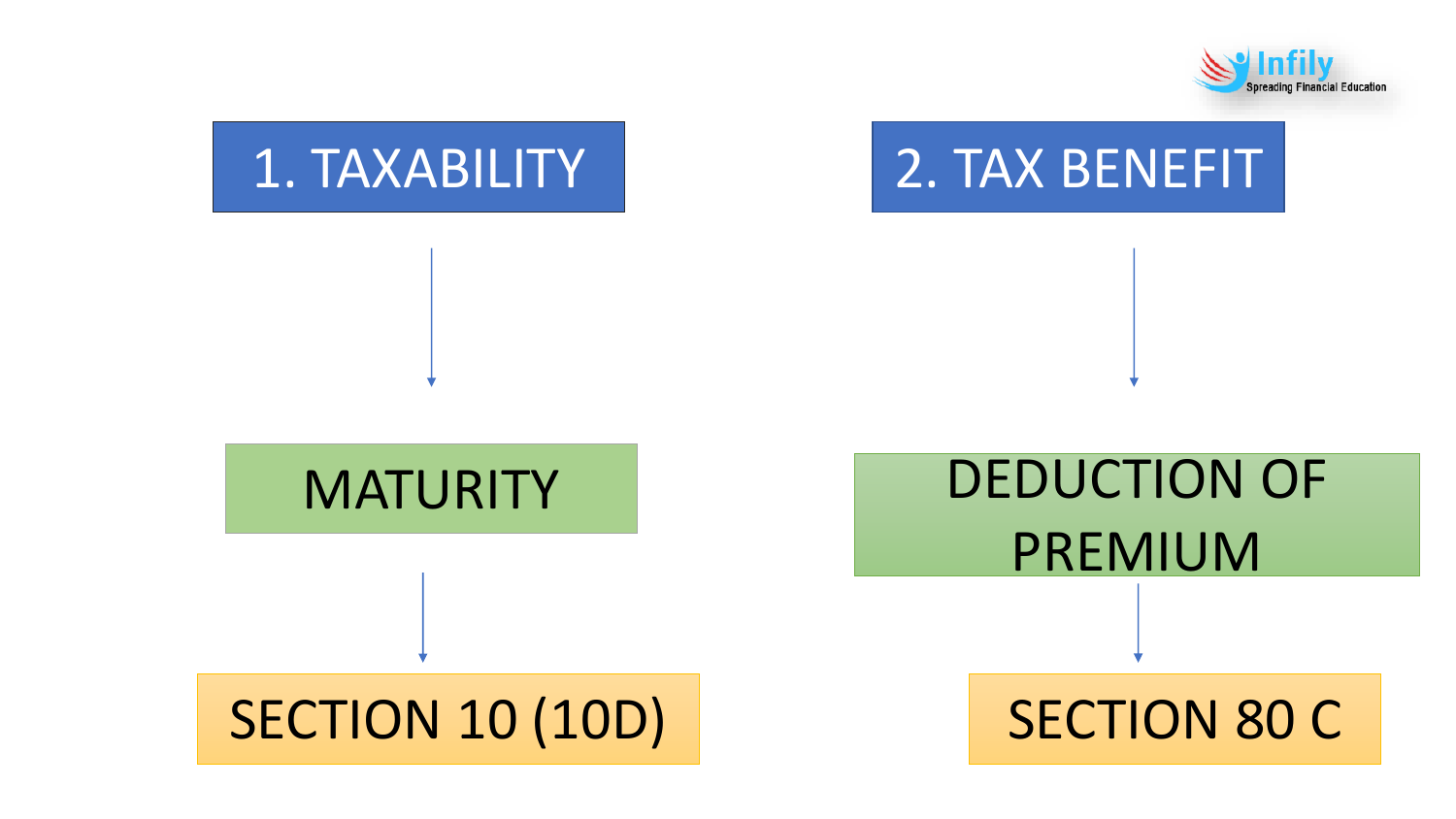



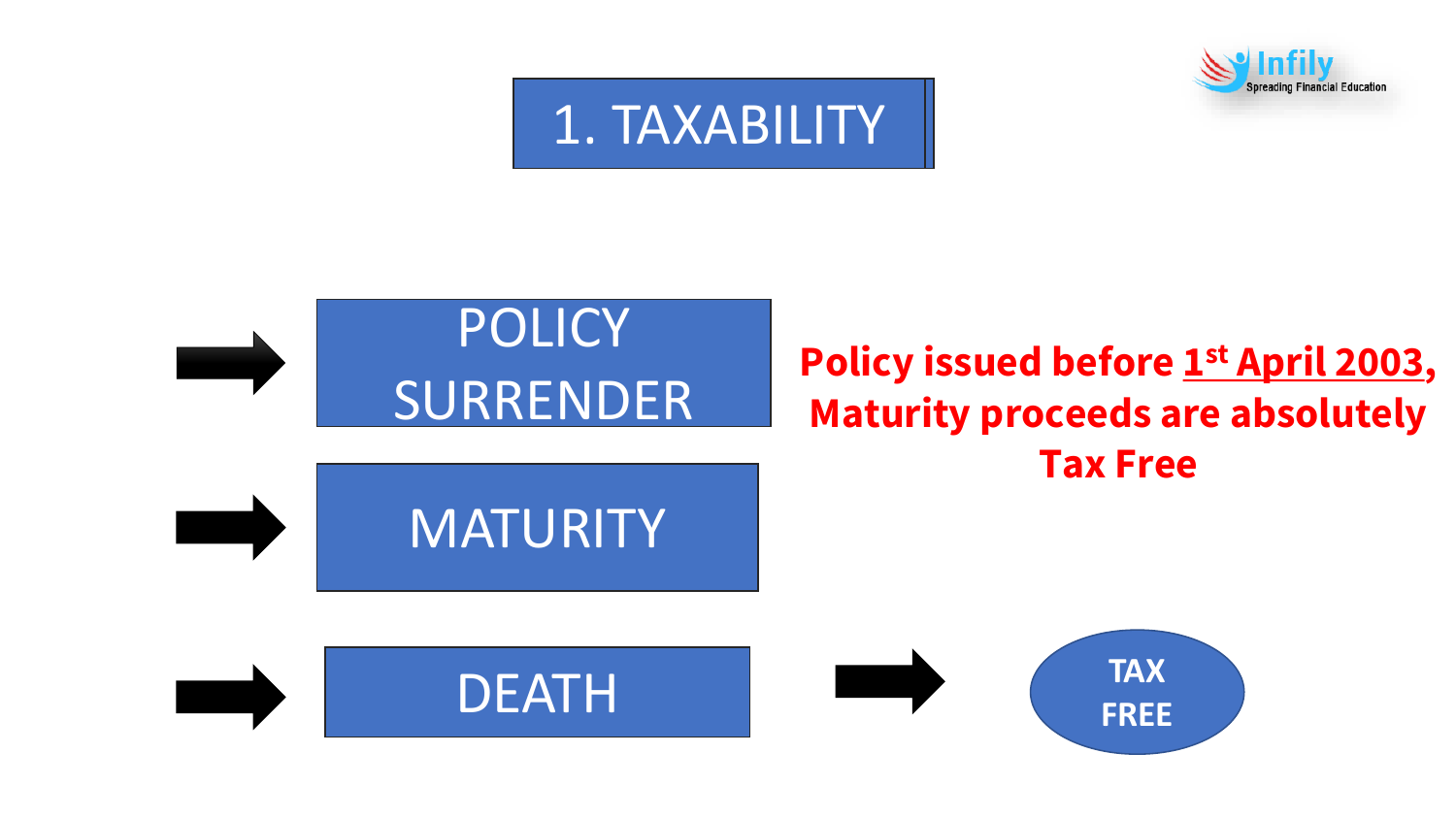# POLICIES ISSUED AFTER 1ST APRIL 2009 BUT BEFORE 1ST APRIL 2012

**Life Insurance Maturity is Exempt If the sum assured is at least 5 times the premium for the policies issued before 1st April 2012**

**PREMIUM- Rs. 10000**

**SUM ASSURED-40000**

**PREMIUM- Rs. 10000**

**SUM ASSURED -50000**

**PREMIUM- Rs. 10000**

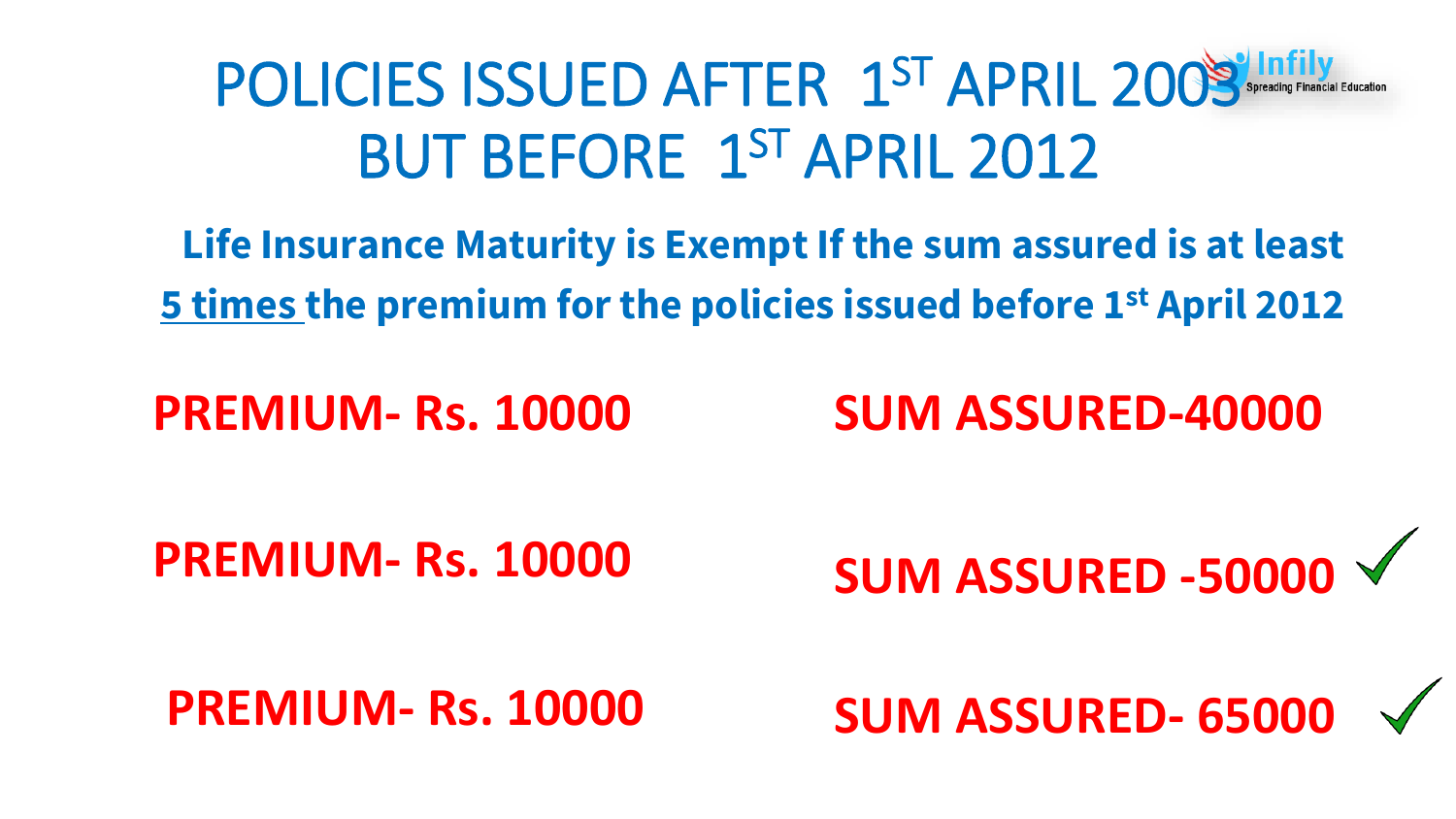

**POLICIES ISSUED AFTER 1ST APRIL 2012**

**Life Insurance Maturity is Exempt If the sum assured is at least 10 times the premium for the policies issued before 1st April 2012**

**PREMIUM- Rs. 10000**

**PREMIUM- Rs. 10000**

**PREMIUM- Rs. 10000**

**SUM ASSURED-100000**

**SUM ASSURED -90000**

**SUM ASSURED- 110000**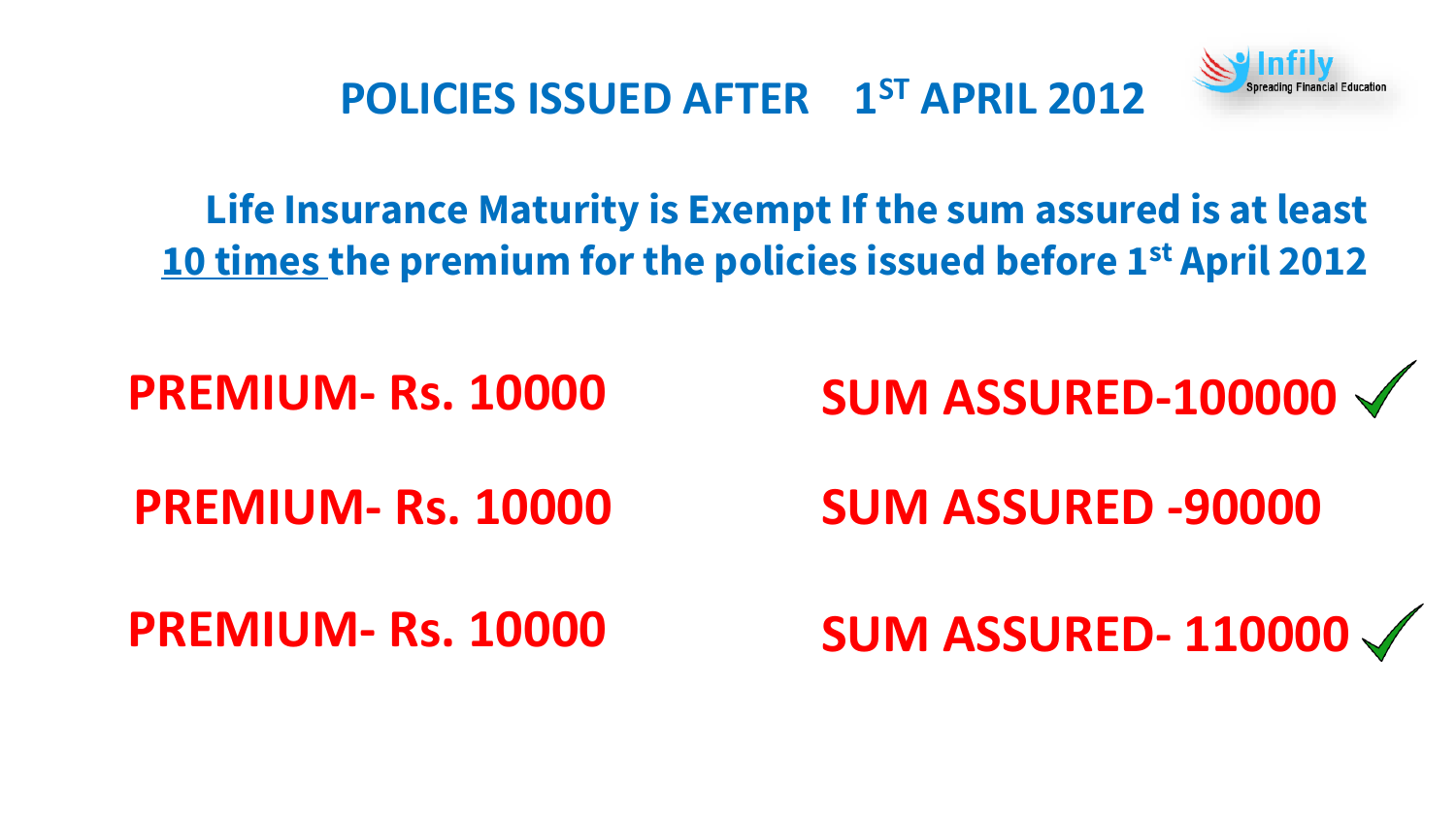

## UP TO 1.5 LAC UNDER SECTION 80C



- **MINOR**
- **MAJOR**
- **MARRIED**
- **UNMARRIED**
- **INDEPENDENT**
- **DEPENDENT**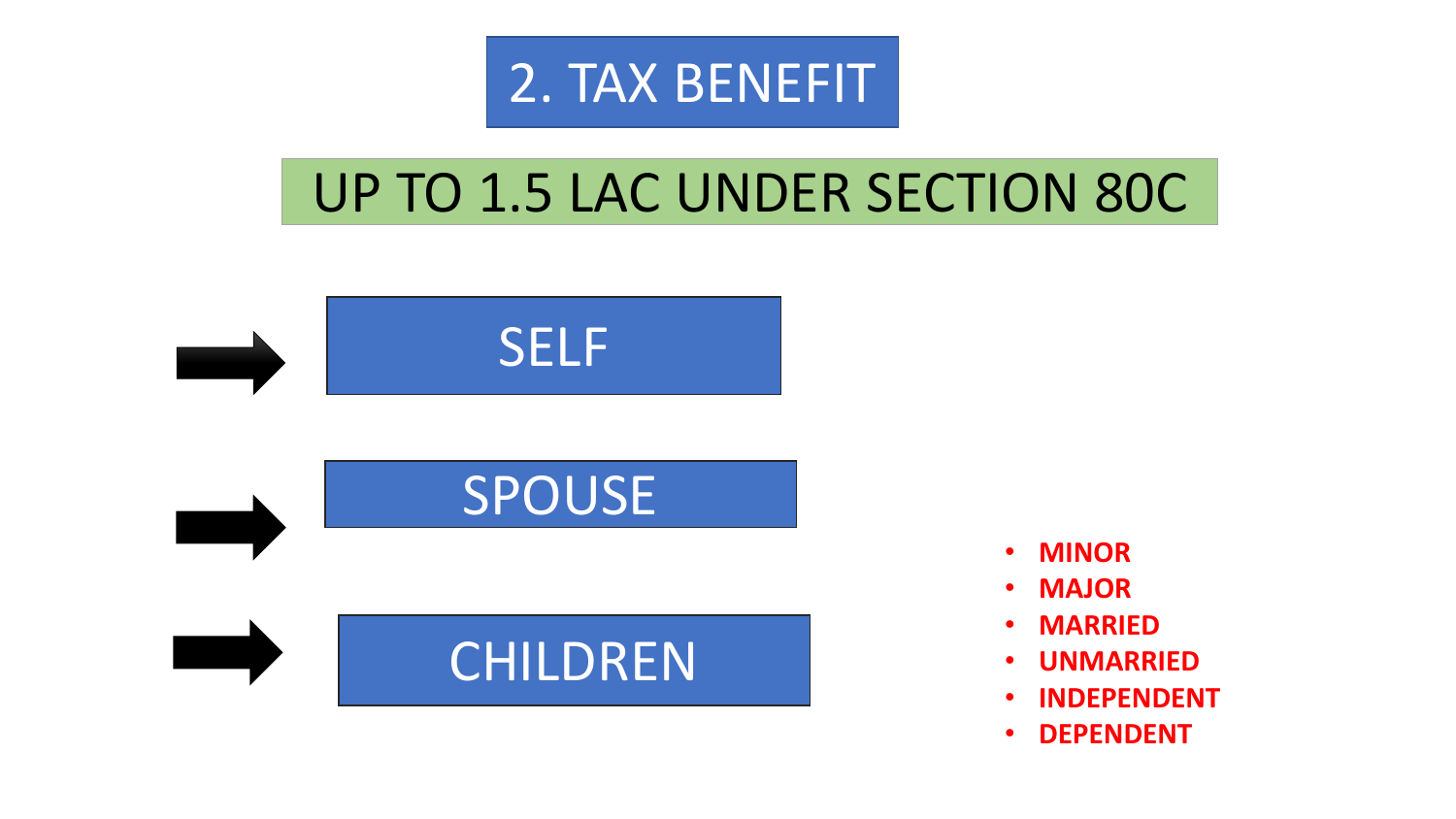# DEDUCTIONS ALLOWED FOR POLICIES ISSUED BEFORE 1ST APRIL 2012



#### **SECTION 80 C BENEFIT CAN'T BE MORE THAN 20% OF SUM ASSURED**

**PREMIUM PAID - Rs. 100000**

**SUM ASSURED-400000**

**SECTION 80 C BENEFIT WILL BE 80000**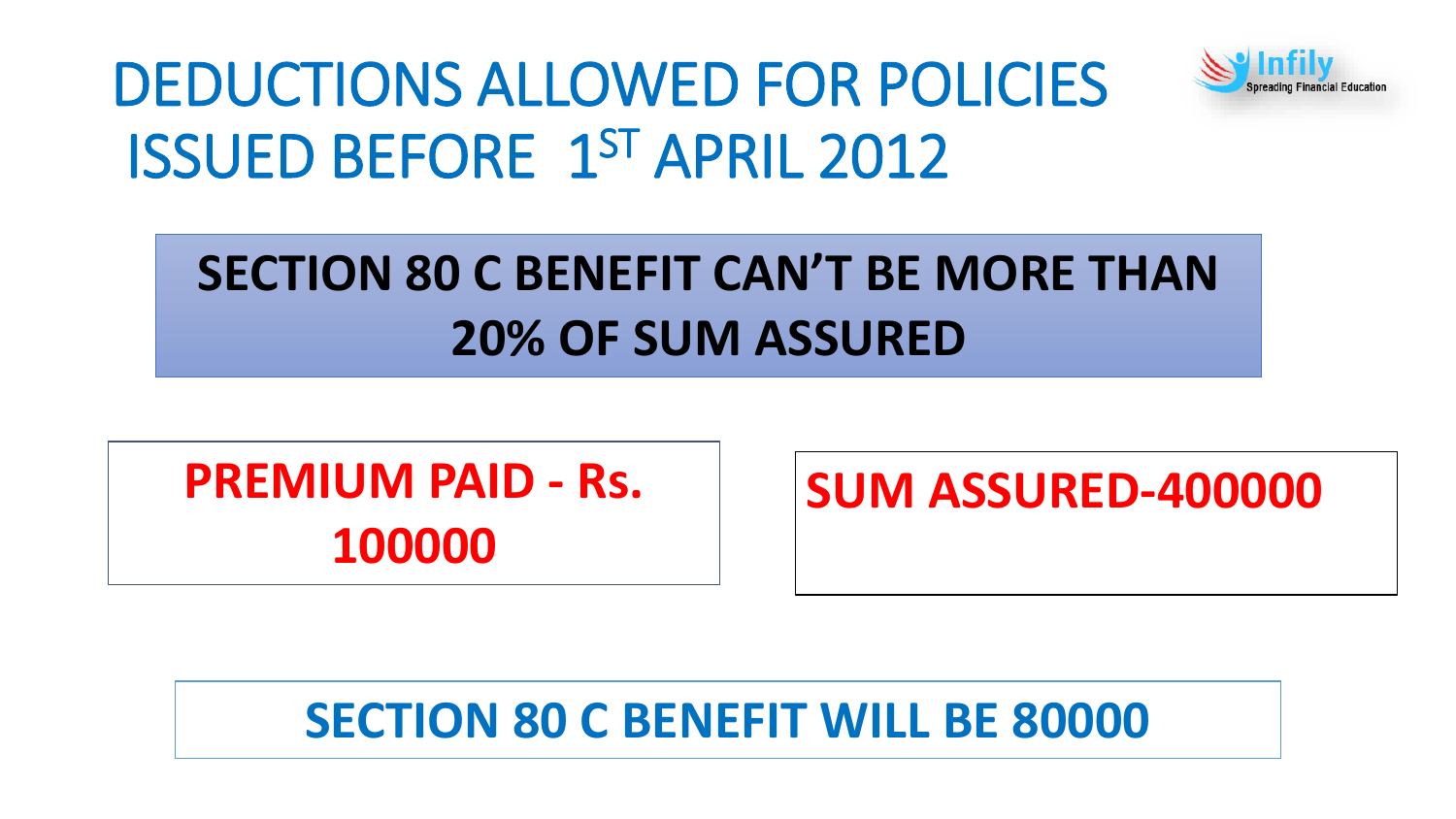

#### **SECTION 80 C BENEFIT CAN'T BE MORE THAN 20% OF SUM ASSURED.**

**PREMIUM PAID - Rs. 100000**

**SUM ASSURED-600000**

**SECTION 80 C BENEFIT WILL BE 100000**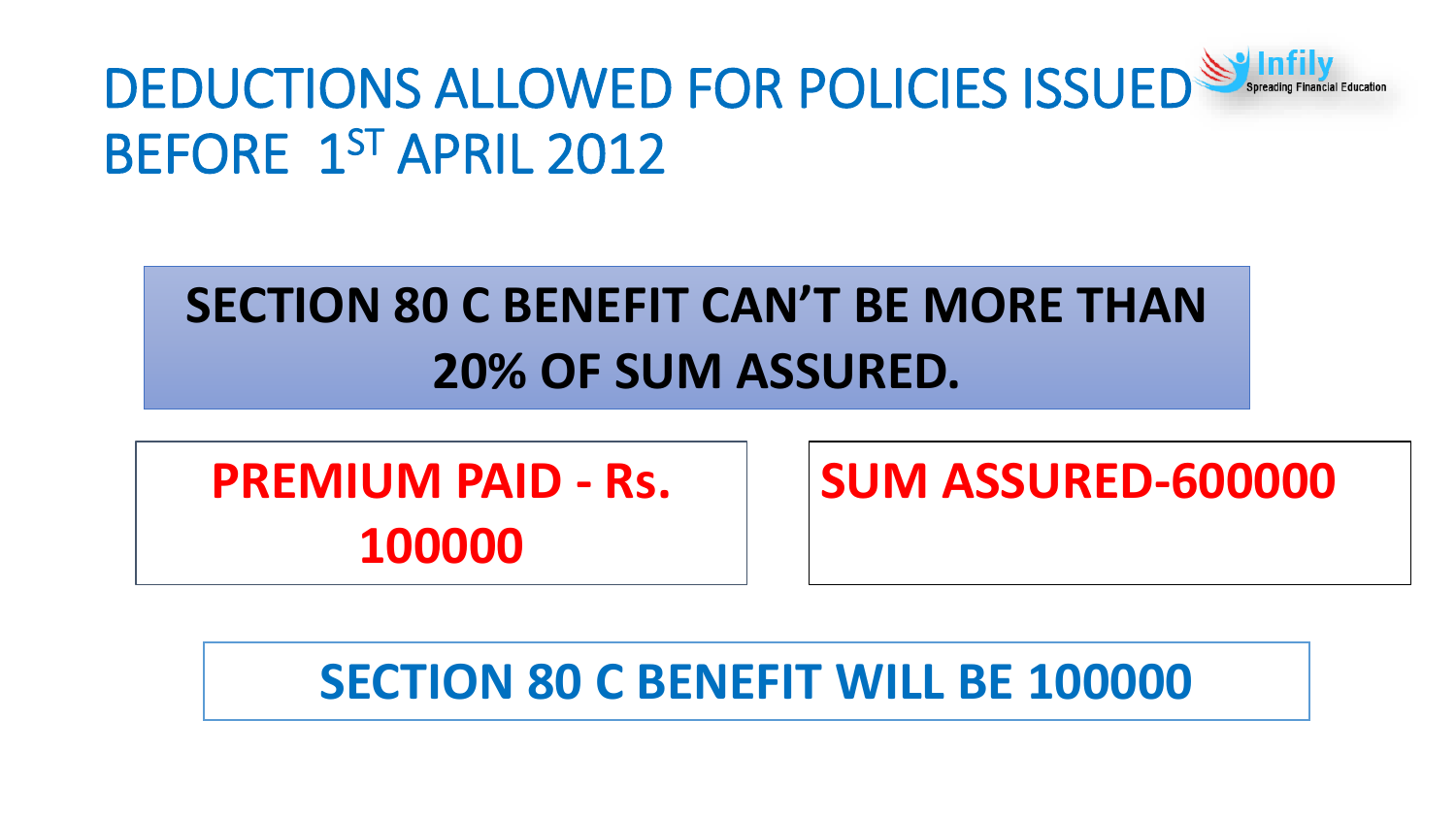

# DEDUCTIONS ALLOWED FOR POLICIES ISSUED AFTER 1ST APRIL 2012

#### **SECTION 80 C BENEFIT CAN'T BE MORE THAN 10% OF SUM ASSURED.**

**PREMIUM PAID - Rs. 100000**

**SUM ASSURED-750000**

## **SECTION 80 C BENEFIT WILL ONLY BE ALLOWED TO THE EXTENT OF 75000**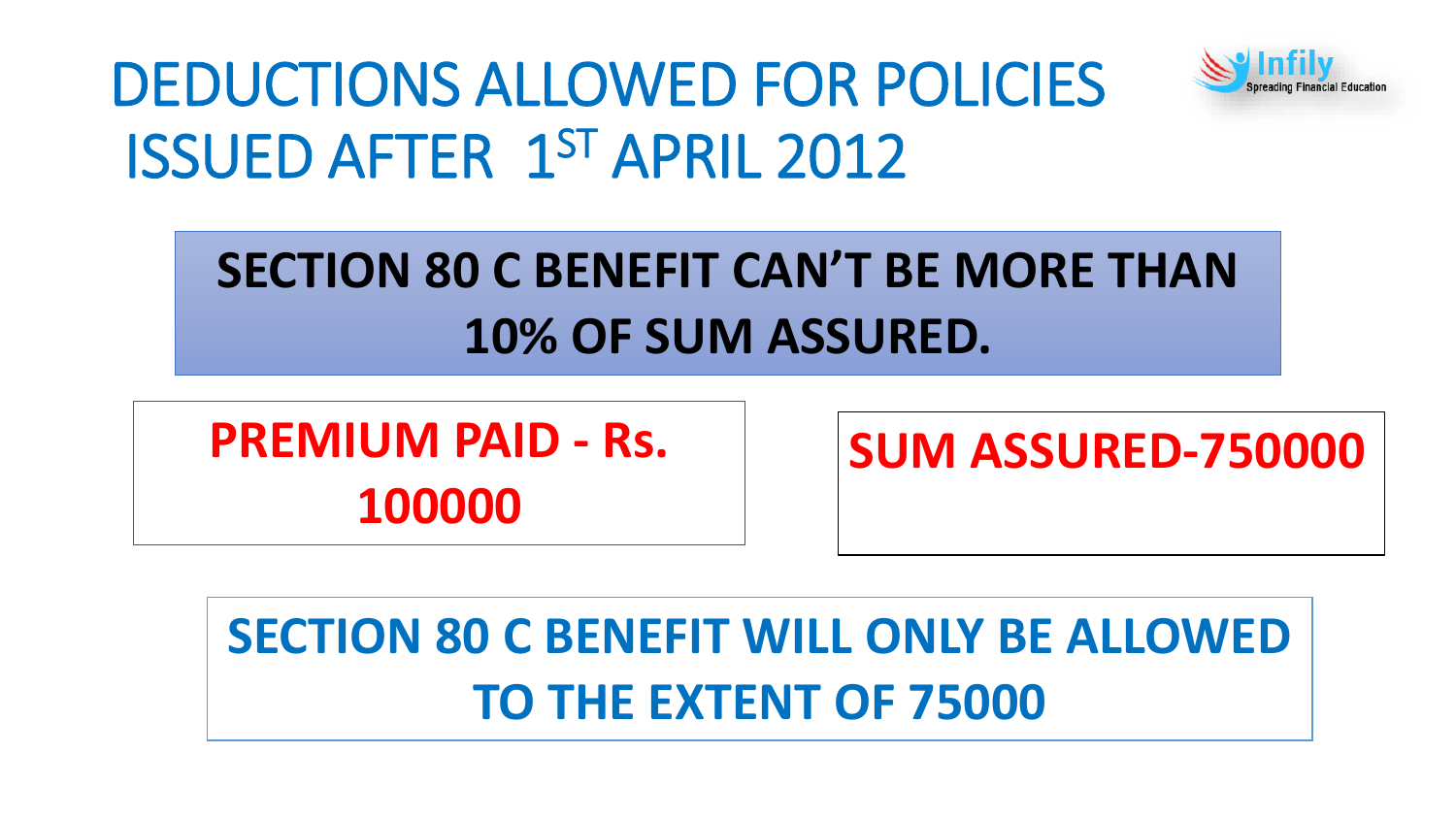

# DEDUCTIONS ALLOWED FOR POLICIES ISSUED AFTER 1ST APRIL 2012

### **SECTION 80 C BENEFIT CAN'T BE MORE THAN 10% OF SUM ASSURED.**

**PREMIUM PAID - Rs. 100000**

**SUM ASSURED-1200000**

#### **SECTION 80 C BENEFIT WILL BE 100000**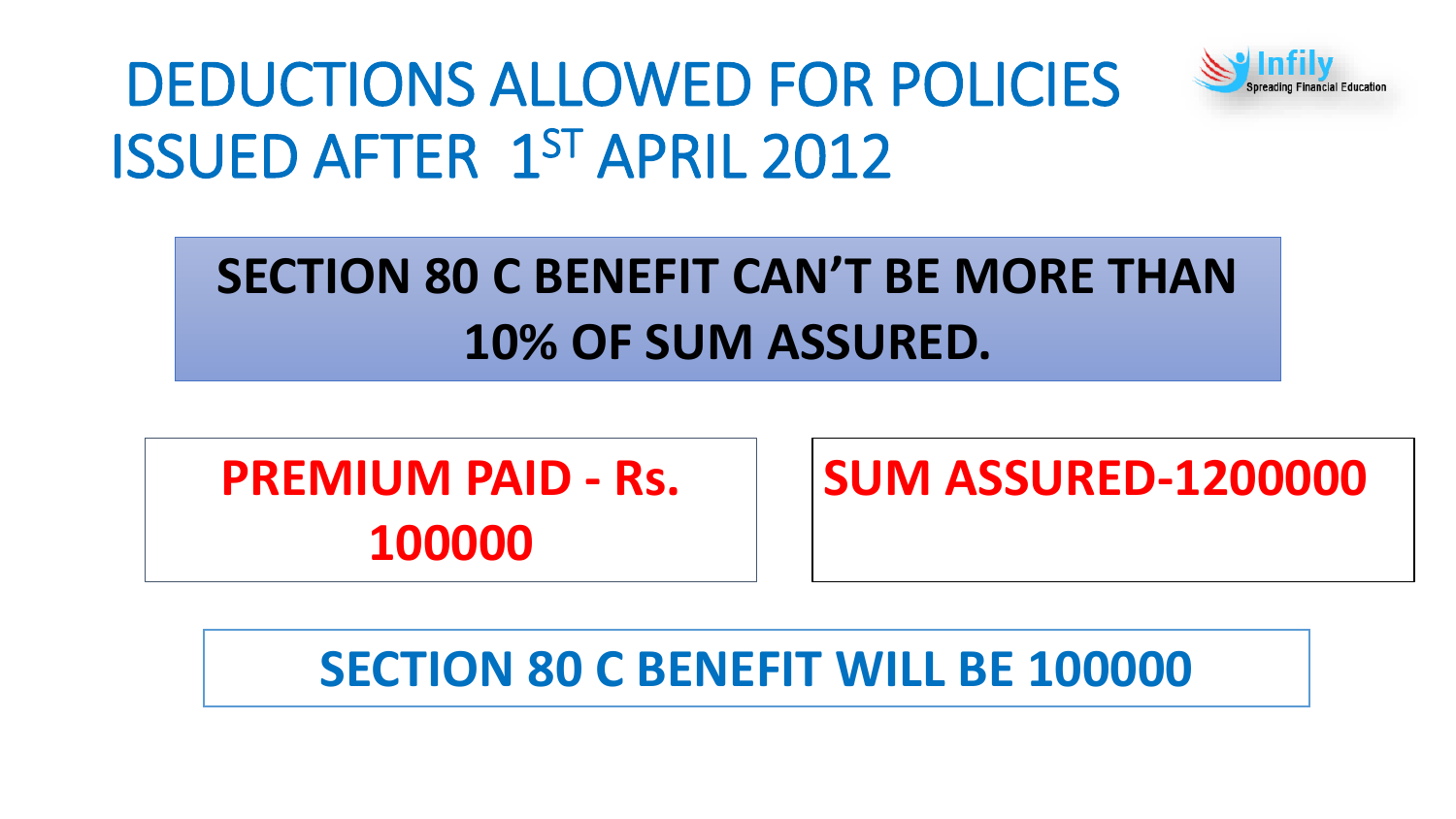#### **AMENDMENT IN ULIP TAXATION IN FINANCE FOR THE ULIP POLICY BOUGHT ON OR AFTER 1 ST FEB 2021**

#### **If annual premium or aggregate of all premiums of ULIP plans exceeding Rs 2,50,000 in any financial year during the term of the plan**

#### **Capital gain tax implication similar to equity oriented mutual fund ( 10 per cent exceeding Rs 1 lakh) has been proposed**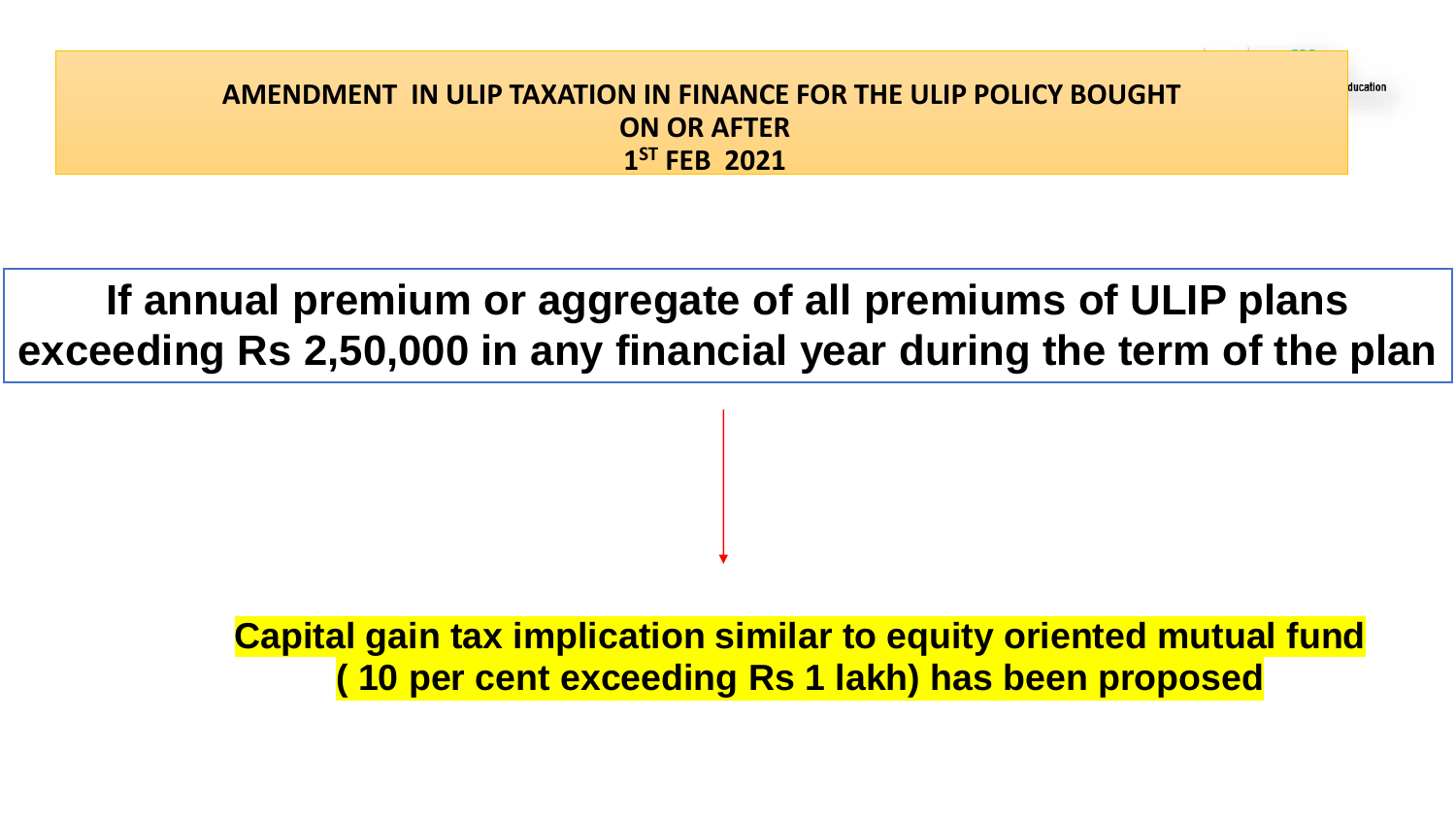

# TDS ON LIFE INSURANCE MATURITY

## **TDS will be applicable when your maturities are taxable**

#### **TDS WILL BE ON**

#### **PAYMENT RECEIVED- INSURANCE PREMIUMS PAID**

#### **The rate of tax u/s 194 DA is 5%**

**No deduction if the aggregate amount during the financial year is Rs. 100000**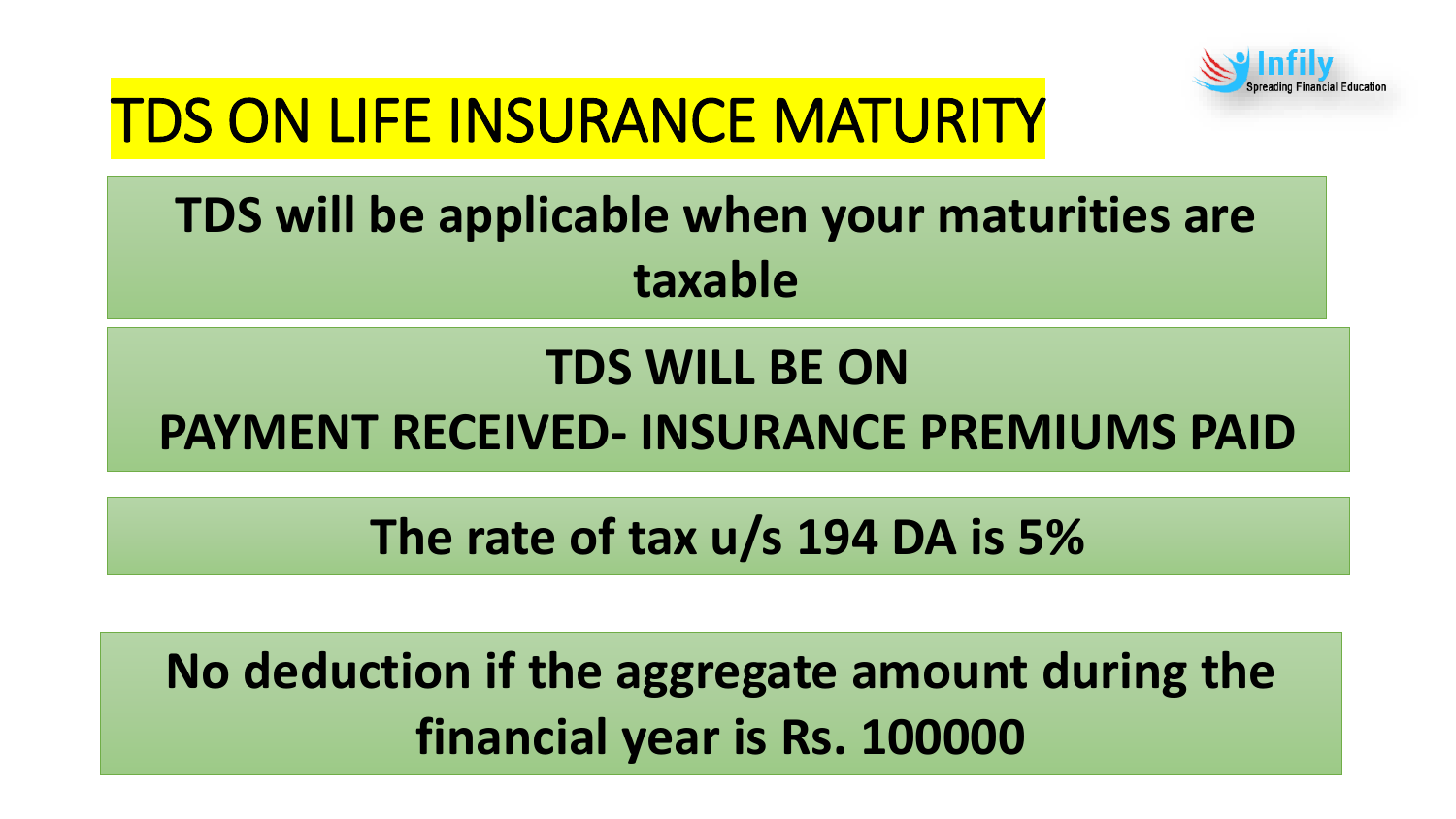



• **Ravi, a resident received Rs. 7,50,000 on 30.04.2020 on maturity of her life insurance policy taken on 01.05.2012. The policy sum assured is Rs. 1,00,000 and annual premium being Rs. 12000.**